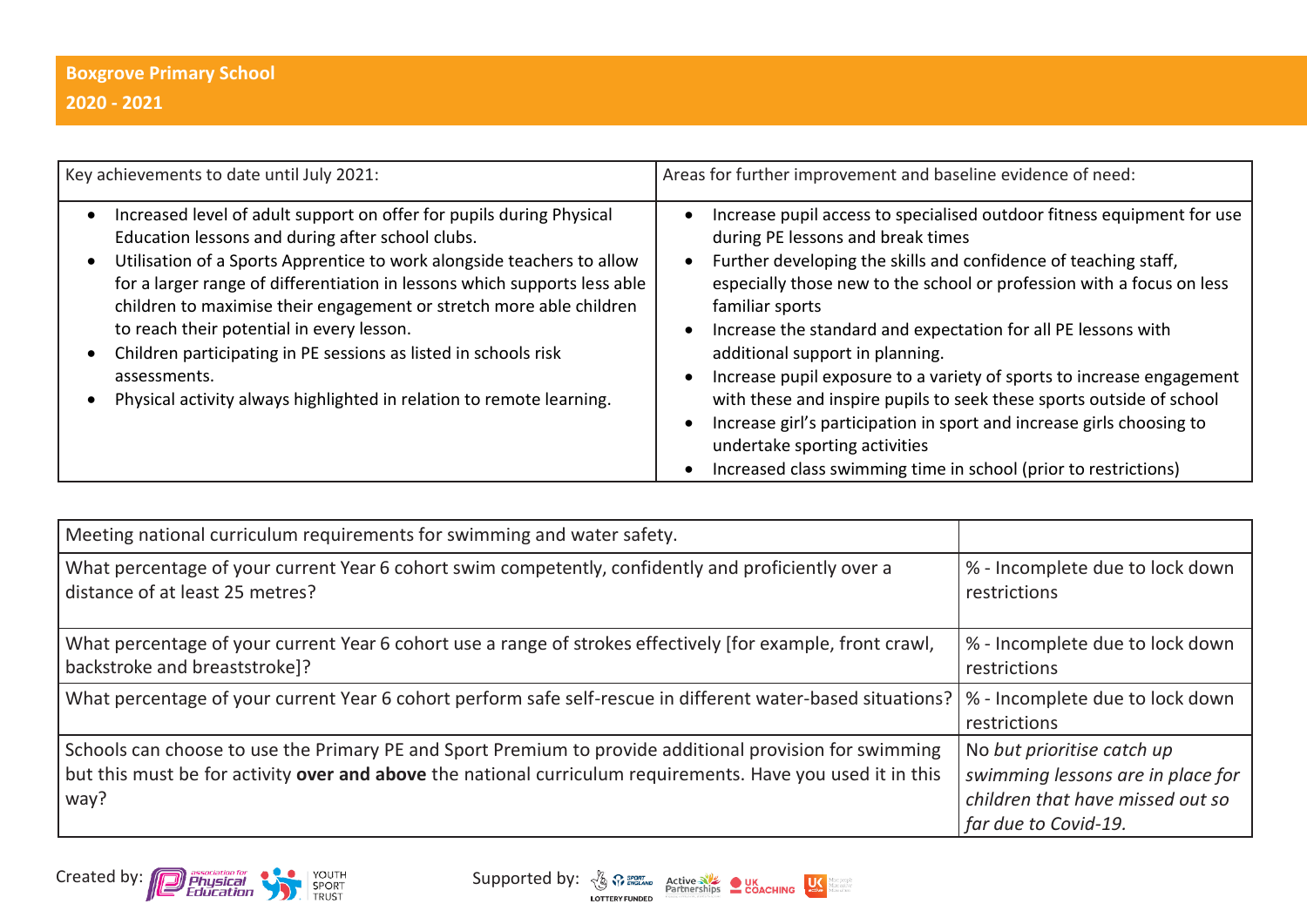## **Action Plan and Budget Tracking**

Capture your intended annual spend against the 5 key indicators. Clarify the success criteria and evidence of impact that you intend to measure to evaluate for pupils today and for the future.

| <b>Academic Year: 2020 - 2021</b>                                                                                                                                                                                                                                                                                                                                                                               | Total fund allocated: £19,466                                                                                                                                                                                                                                                                                                             | Date Updated: July 2021                                      |                                                                                                                                                                                                                                                                                                                            |                                                                                                                                                                                |
|-----------------------------------------------------------------------------------------------------------------------------------------------------------------------------------------------------------------------------------------------------------------------------------------------------------------------------------------------------------------------------------------------------------------|-------------------------------------------------------------------------------------------------------------------------------------------------------------------------------------------------------------------------------------------------------------------------------------------------------------------------------------------|--------------------------------------------------------------|----------------------------------------------------------------------------------------------------------------------------------------------------------------------------------------------------------------------------------------------------------------------------------------------------------------------------|--------------------------------------------------------------------------------------------------------------------------------------------------------------------------------|
| Key indicator 1: The engagement of all pupils in regular physical activity - Chief Medical Officer guidelines recommend that                                                                                                                                                                                                                                                                                    |                                                                                                                                                                                                                                                                                                                                           |                                                              | Percentage of total allocation:                                                                                                                                                                                                                                                                                            |                                                                                                                                                                                |
|                                                                                                                                                                                                                                                                                                                                                                                                                 | primary school pupils undertake at least 30 minutes of physical activity a day in school                                                                                                                                                                                                                                                  |                                                              |                                                                                                                                                                                                                                                                                                                            | 95.2%                                                                                                                                                                          |
| Intent                                                                                                                                                                                                                                                                                                                                                                                                          | Implementation                                                                                                                                                                                                                                                                                                                            |                                                              | Impact                                                                                                                                                                                                                                                                                                                     |                                                                                                                                                                                |
| Your school focus should be clear<br>what you want the pupils to know<br>and be able to do and about<br>what they need to learn and to<br>consolidate through practice:                                                                                                                                                                                                                                         | Make sure your actions to achieve<br>are linked to your intentions:                                                                                                                                                                                                                                                                       | Funding<br>allocated:                                        | Evidence of impact: what do<br>pupils now know and what<br>can they now do? What has<br>changed?:                                                                                                                                                                                                                          | Sustainability and suggested<br>next steps:                                                                                                                                    |
| Regenerate the playground to<br>encourage sporting and physical<br>fitness during playtime<br>Timetabled sporting activities for all<br>year groups during lunchtime to<br>offer opportunities to participate in<br>alternative sports on rotation within<br>their bubbles.<br>Forge links with local community<br>teams to allow children to continue<br>playing the sport competitively<br>outside of school. | Introduce outdoor gym equipment<br>in the KS1 and KS2 playground to be<br>used at playtime. Timetable use of<br>the equipment for each bubble to<br>luse.<br>Create timetable with a range of<br>activities<br>Provide high quality resources.<br>Contact local clubs and gain vital<br>details which can be passed on to<br>local clubs. | £18,500<br>£1500<br>Release time<br>for leader to<br>collate | Equipment is popular amongst<br>pupils and is used on a daily basis<br>by the allocated bubble for that<br>day.<br>Children have plenty of physical<br>activities to do within their<br>allocated playground space. Will<br>be on-going review.<br>Elements not possible yet due to<br>restrictions of Covid-19 last year. | Maintenance<br>Further improve resources for<br>play and to ensure safe play.<br>Additional lunch sports clubs.<br>Research local clubs that are<br>now opening and available. |

Created by: **Contract of the Contract of Supported by:**  $\frac{N}{2}$   $\frac{S_{\text{EVALU}}}{P_{\text{EVALU}}P_{\text{EVALU}}P_{\text{EVALU}}P_{\text{EVALU}}P_{\text{EVALU}}P_{\text{EVALU}}P_{\text{EVALU}}P_{\text{EVALU}}P_{\text{EVALU}}P_{\text{EVALU}}P_{\text{EVALU}}P_{\text{EVALU}}P_{\text{EVALU}}P_{\text{EVALU}}P_{\text{EVALU}}P_{\text{EVAL$ 

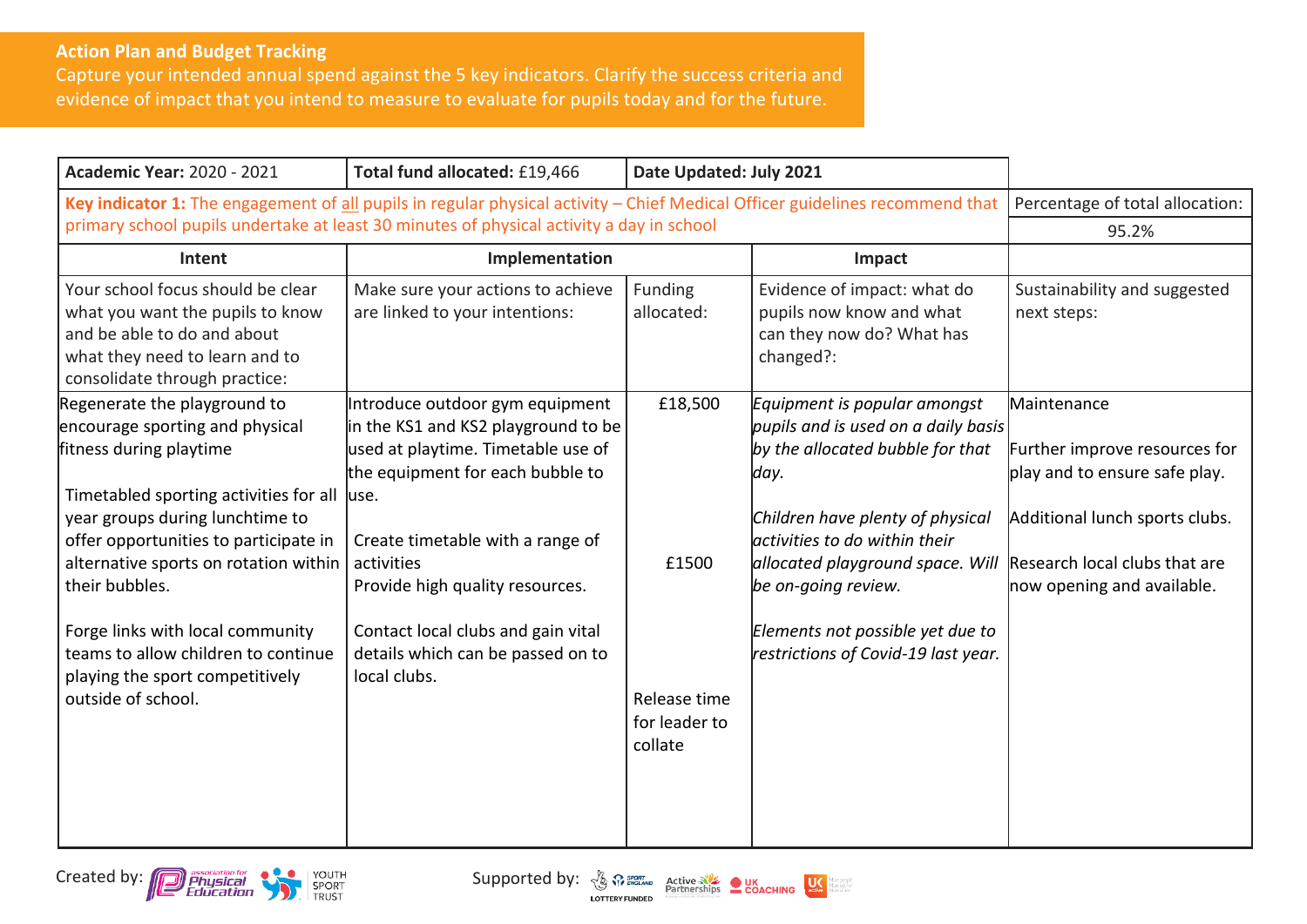| Key indicator 2: The profile of PESSPA being raised across the school as a tool for whole school improvement                                                                         |                                                                                                                                            |                                               |                                                                                                                                                                        | Percentage of total allocation:             |
|--------------------------------------------------------------------------------------------------------------------------------------------------------------------------------------|--------------------------------------------------------------------------------------------------------------------------------------------|-----------------------------------------------|------------------------------------------------------------------------------------------------------------------------------------------------------------------------|---------------------------------------------|
|                                                                                                                                                                                      |                                                                                                                                            |                                               |                                                                                                                                                                        | 0%                                          |
| Intent                                                                                                                                                                               | Implementation                                                                                                                             |                                               | Impact                                                                                                                                                                 |                                             |
| Your school focus should be clear<br>what you want the pupils to know<br>and be able to do and about<br>what they need to learn and to<br>consolidate through practice:              | Make sure your actions to achieve<br>are linked to your intentions:                                                                        | Funding<br>allocated:                         | Evidence of impact: what do<br>pupils now know and what<br>can they now do? What has<br>changed?:                                                                      | Sustainability and suggested<br>next steps: |
| Success of PE celebrated in<br>newsletters on in class assembly<br>time to the whole school to<br>encourage all children to aspire to<br>being involved in sporting<br>competitions. | Liaise with SLT to ensure that the<br>achievements are celebrated<br>regularly and ensure extracts are<br>put in the newsletter regularly. | Release time<br>for leader to<br>collate      | Additional sports challenge has<br>been set for lockdown periods<br>and embeded in to the<br>curriculum. Sports rewards have<br>been implemented and well<br>received. | To review impact of pupil<br>interests.     |
| Large focus on sports to be added to<br>the new school website.                                                                                                                      | Regularly update the school's<br>website and encourage parents to<br>look and use it frequently.                                           | Release time to<br>allow leader to<br>collate | Started but on-going.                                                                                                                                                  | To embed.                                   |
| Seek opportunities for local sporting<br>heroes to visit the school to inspire<br>children to be successful in sport.                                                                | Identify appropriate local sporting<br>heroes which the children could<br>relate to and contact these.                                     | £1000                                         | Some elements of action plan<br>not possible yet due to<br>restrictions of Covid-19.                                                                                   | Booked for next academic year.              |

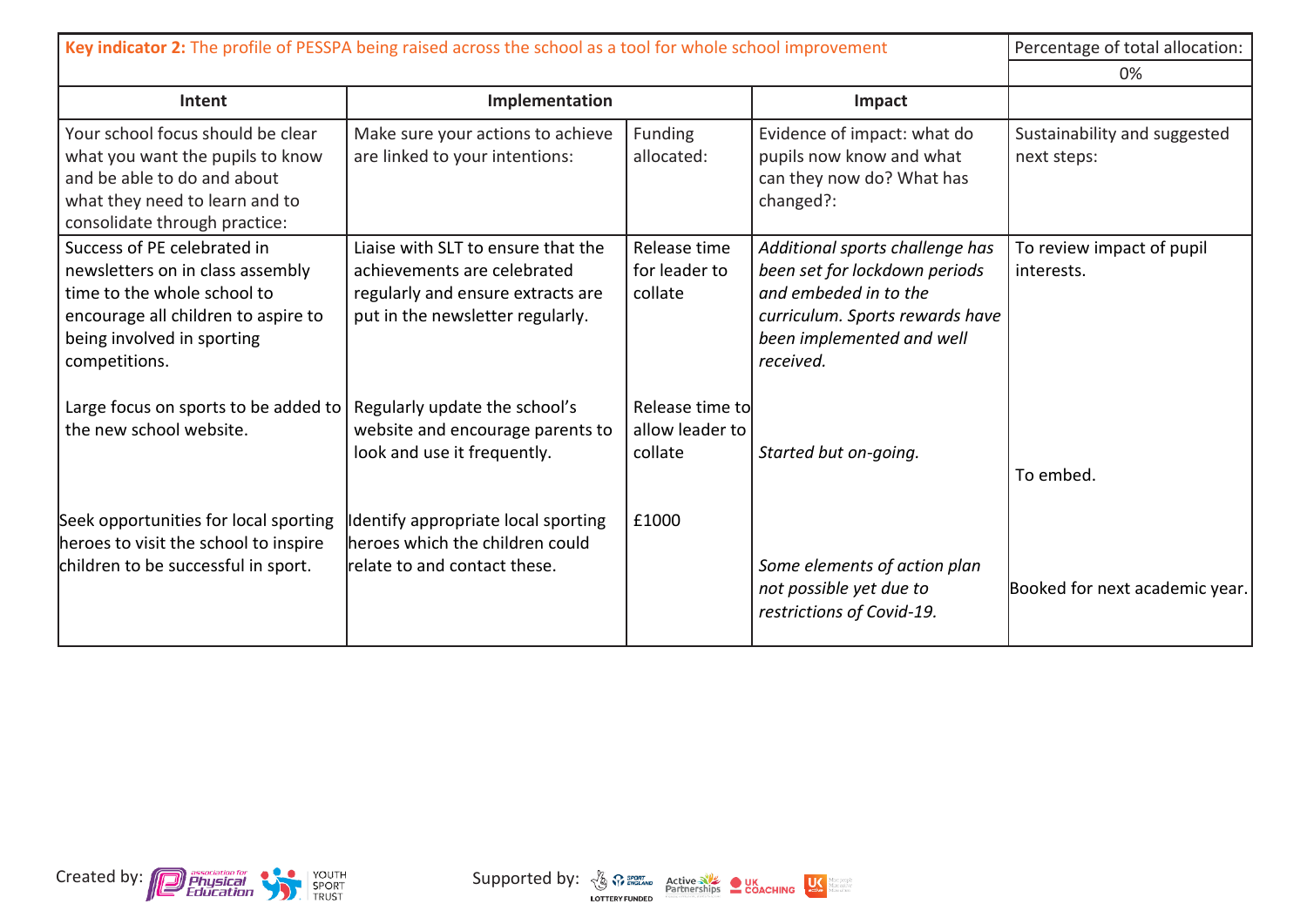| Key indicator 3: Increased confidence, knowledge and skills of all staff in teaching PE and sport                                                                                     |                                                                                                                                                                                                                                 |                                          |                                                                                                                                                                        | Percentage of total allocation:                                                          |
|---------------------------------------------------------------------------------------------------------------------------------------------------------------------------------------|---------------------------------------------------------------------------------------------------------------------------------------------------------------------------------------------------------------------------------|------------------------------------------|------------------------------------------------------------------------------------------------------------------------------------------------------------------------|------------------------------------------------------------------------------------------|
|                                                                                                                                                                                       |                                                                                                                                                                                                                                 |                                          |                                                                                                                                                                        | ℅                                                                                        |
| Intent                                                                                                                                                                                | Implementation                                                                                                                                                                                                                  |                                          | Impact                                                                                                                                                                 |                                                                                          |
| Your school focus should be clear<br>what you want the pupils to know<br>and be able to do and about<br>what they need to learn and to<br>consolidate through practice:               | Make sure your actions to<br>achieve are linked to your<br>intentions:                                                                                                                                                          | Funding<br>allocated:                    | Evidence of impact: what do<br>pupils now know and what<br>can they now do? What has<br>changed?:                                                                      | Sustainability and suggested<br>next steps:                                              |
| Further develop P.E. scheme of work Run staff meetings on how to use<br>across the school – 'Get set for PE' to the planning and full resources to<br>deliver high quality PE lessons | their full potential.                                                                                                                                                                                                           | Paid from<br>subject budget.             | Trial in place. Reviews and<br>feedback from staff positive.<br>Started to track P.E. progression<br>effectively.                                                      | Further training and use of<br>lassessments.                                             |
| Develop all staff confidence across a<br>range of sports to deliver high quality<br>PE sessions.                                                                                      | Offer CPD opportunities to staff<br>members appropriate to their<br>needs. Engage in CPD for all staff<br>provided by 'Get Set For PE'<br>Utilise AFPE for Induction of new<br>staff training and those in their<br>second year | £2000                                    | Not yet possible due to Covid-19<br>remote meetings but have<br>identified gymnastics and dance<br>are the priority and inset will be<br>delivered when safe to do so. | Use Get Set 4 PE and audit for<br>PE training.<br>Build in to staff meeting<br>schedule. |
| PE coordinator to liaise with local<br>sports partnership to ensure CPD<br>sessions are well attended by PE<br>Lead and this is fed back to the rest<br>of the school.                | Sign up and keep in regular<br>contact with leaders of the sports<br>partnership.                                                                                                                                               | Release time<br>for leader to<br>collate | On-going but less meetings took<br>place due to Covid-19.                                                                                                              | Liaise with local sports<br>partnership 2-22.                                            |
| Regular monitoring of PE lessons<br>observations to ensure the quality of<br>lessons is improving as a result of CPD basis and offer support where<br>opportunities.                  | PE lead to use management time<br>to check lessons on a half termly<br>appropriate. Evaluate the use of<br>deploying a sports specialist<br>teacher                                                                             | Release time<br>for leader to<br>collate | Priority for when school reopens<br>fully due to multiple closures and<br>bubbles.                                                                                     | Add to school monitoring<br>schedule 21-22.                                              |



Abrepeople<br>Abreactive<br>Abreaften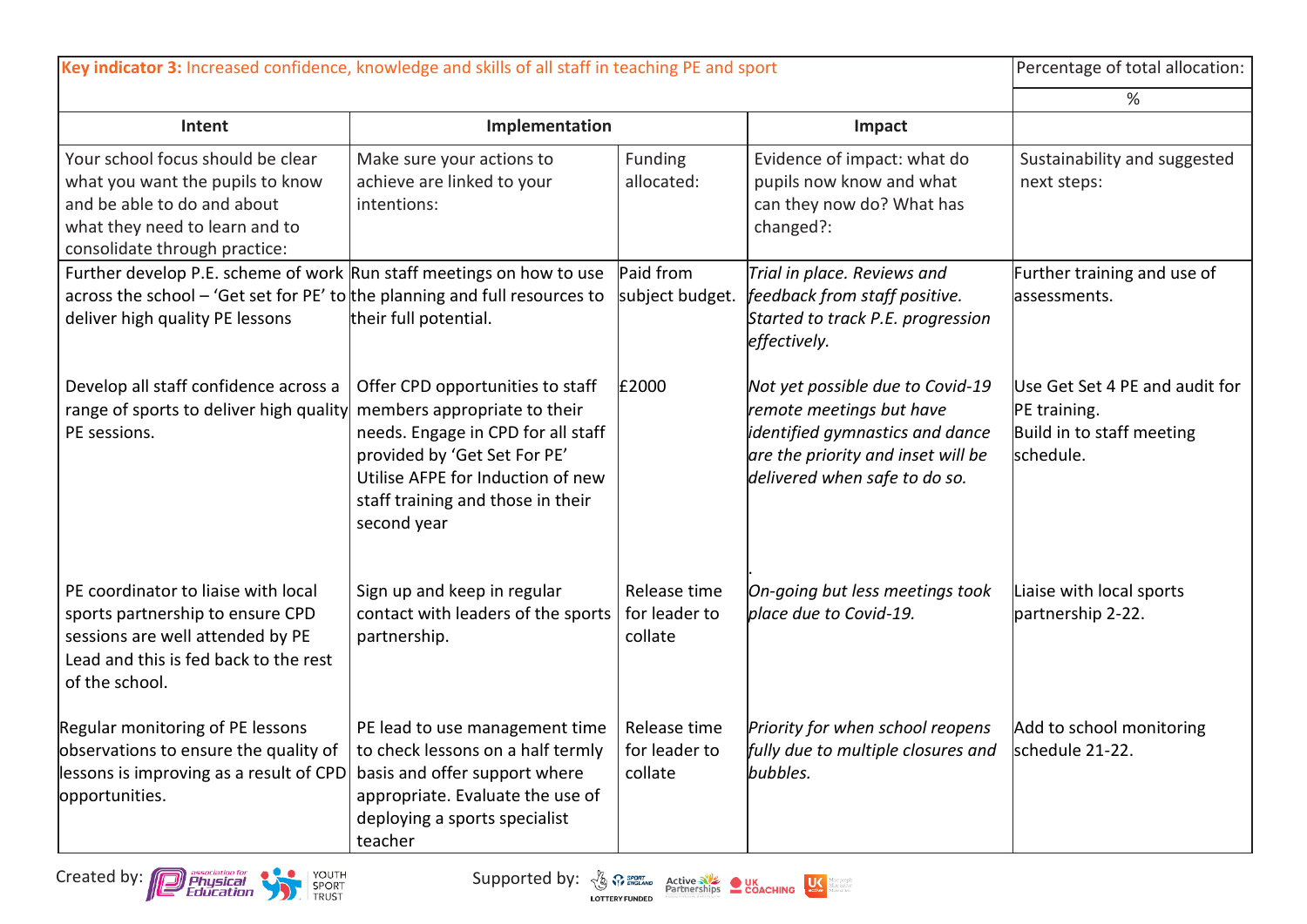| Key indicator 4: Broader experience of a range of sports and activities offered to all pupils                                                                                                                                                        |                                                                                                                                                                                                                                                                                                                                      |                       |                                                                                                                                                                                                                            | Percentage of total allocation:                                                                                                                            |
|------------------------------------------------------------------------------------------------------------------------------------------------------------------------------------------------------------------------------------------------------|--------------------------------------------------------------------------------------------------------------------------------------------------------------------------------------------------------------------------------------------------------------------------------------------------------------------------------------|-----------------------|----------------------------------------------------------------------------------------------------------------------------------------------------------------------------------------------------------------------------|------------------------------------------------------------------------------------------------------------------------------------------------------------|
| Intent                                                                                                                                                                                                                                               | Implementation                                                                                                                                                                                                                                                                                                                       |                       | Impact                                                                                                                                                                                                                     | 4.1%                                                                                                                                                       |
| Your school focus should be clear<br>what you want the pupils to know<br>and be able to do and about<br>what they need to learn and to<br>consolidate through practice:                                                                              | Make sure your actions to<br>achieve are linked to your<br>intentions:                                                                                                                                                                                                                                                               | Funding<br>allocated: | Evidence of impact: what do<br>pupils now know and what<br>can they now do? What has<br>changed?:                                                                                                                          | Sustainability and suggested<br>next steps:                                                                                                                |
| Timetabled sporting activities for all<br>year groups during lunchtime to<br>offer opportunities to participate in<br>alternative sports on rotation within<br>their bubbles.<br>Introduce a highly skilled external<br>coach to run sports sessions | Identify sports children (especially E0 paid as aboveSome elements of action plan not<br>focused on more reluctant<br>children) would like to participate<br>in to provide these with<br>appropriate equipment.<br>Book in coaching from cricket and   £800<br>other specialist areas coaches to<br>teach PE lessons to KS2 children |                       | possible yet supervision and space,<br>but all year groups had additional<br>play equipment purchased.<br>Booked, although logistically not<br>possible due to Covid-19<br>restrictions in place for external<br>visitors. | Children now need to engage<br>in activities with mixed age<br>ranges/peers.<br>Liaise and build links with<br>coaches and secondary<br>coaches for 21-22. |